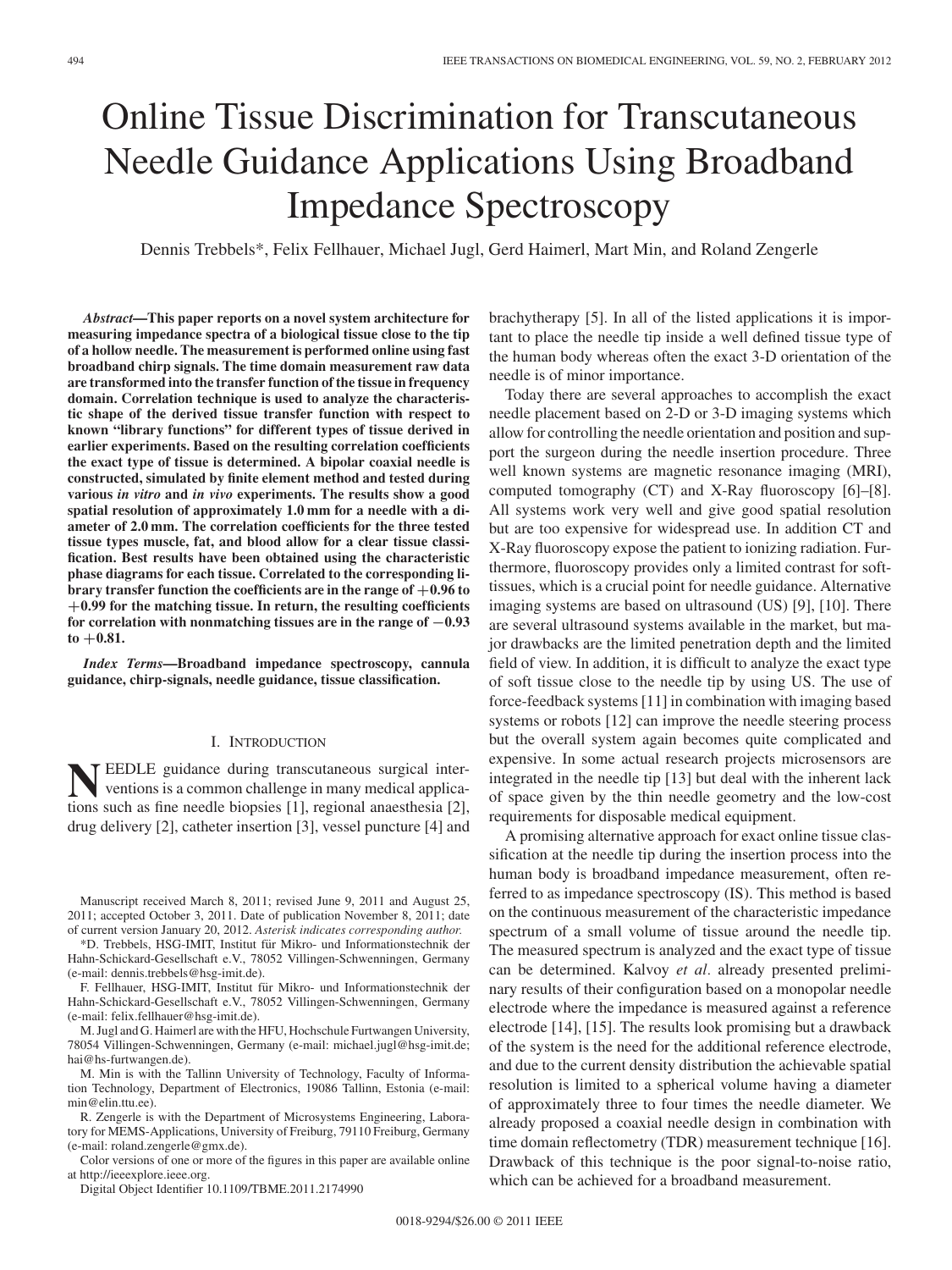

Fig. 1. Detailed view of the constructed coaxial hollow needle. The needle consists of two concentric stainless steel tubes which are electrically isolated by an inner layer of Teflon (PTFE). The given dimensions correspond to the prototype needle, which is used throughout the simulations and experiments.

In this paper, we present a new measurement system for coaxial hollow needles where the impedance measurement method is based on short broadband chirp signals. The paper discusses the system concept, finite element method simulation results for the expected spatial resolution, chirp signal properties and processing, the developed laboratory measurement setup and experimental details for the conducted *in vitro* and *in vivo* experiments. The derived raw data are processed and analyzed by correlation techniques. The correlation results are presented and discussed particularly with regard to tissue classification. In addition, some further experiments are done in order to support the simulation results, investigating the impact of the speed of the needle during insertion process and evaluating the robustness of the classification method with regard to mechanical tolerances and imperfections of the needle.

## II. SYSTEM CONCEPT AND MODEL

Goal of the developed system is to continuously analyze and classify the exact type of tissue close to the needle tip during the insertion process of the needle into the human body. In order to classify the tissue close to the needle tip we continuously measure the complex electrical impedance of the tissue close to the needle tip at various frequencies within the range of 5 kHz to 1 MHz. Within this frequency range the complex transfer function of the tissue is expected to be characteristic for each individual type of tissue [17]. The chosen range is a compromise between overall bandwidth, signal duration, and the resulting total amount of raw data, which must be processed in real time. A more detailed description of the signal properties is given in Section IV-C.

A coaxial hollow needle is constructed as illustrated in Fig. 1. The inner stainless steel tube serves as electrical conductor for the measurement signal whereas the outer stainless steel tube is at ground potential. The two tubes are electrically isolated against each other by a thin layer of Teflon (PTFE). Current can only flow from the inner conductor to the outer conductor at the needle tip while inserted into a conductive media (see also Fig. 3). When the needle is inserted into biological tissue, the tissue forms a frequency-dependent electrical load on the needle



Fig. 2. (a) Equivalent electrical schematic of biological tissue located on the needle tip in series to a model for the electrode polarization. (b) The used cell model from which the equivalent schematic is derived. (c) The electrode polarization effect by a double layer structure.



Fig. 3. (a) Current density plot of the needle tip in homogeneous resistive media. The highest current density and therefore the highest sensitivity are close to the needle tip. (b) The simulated needle tip and the volume virtually divided in front of the tip in thin slices with 0.1 mm thickness for further analysis of the losses and sensitivity. The results are shown in Fig. 4.

tip as illustrated in Fig. 2(a). The presented equivalent circuit model for the tissue is composed of  $R_p$ ,  $R_i$ , and  $C_M$ . Fig. 3(b) illustrates a corresponding cell model, where  $R_i$  represents the resistive behavior of the intracellular volume,  $R_p$  represents the resistive behavior of the extracellular volume, and  $C_M$  represents the capacitive behavior of the cell membrane [18]. In series to the tissue model we place a second model, which describes the frequency depending behavior of electrode polarization effects  $(C_{\text{pol}}, R_{\text{pol}}, Z_W)$  [19]. Electrode polarization occurs whenever a galvanically coupled metal electrode is in direct contact with an aqueous electrolyte. The effect can be explained by a rigid double layer, which is caused by metal ions on the electrode surface and corresponding counter ions in the electrolyte. Often this layer is referred to as Helmholtz layer. In addition, there is a weaker diffusion layer caused by the electrostatic coulomb forces of the charged metal surface, often referred to as Gouy-Chapman layer [see Fig. 2(c)]. The equivalent circuit model for the two layers consists of a common layer capacitance  $C_{\text{pol}}$  and the two elements  $R_{pol}$  and  $Z_W$  [19].  $R_{pol}$  represents the resistive behavior of the charge transfer within the Helmholtz layer and is almost frequency independent.  $Z_W$  represents the impedance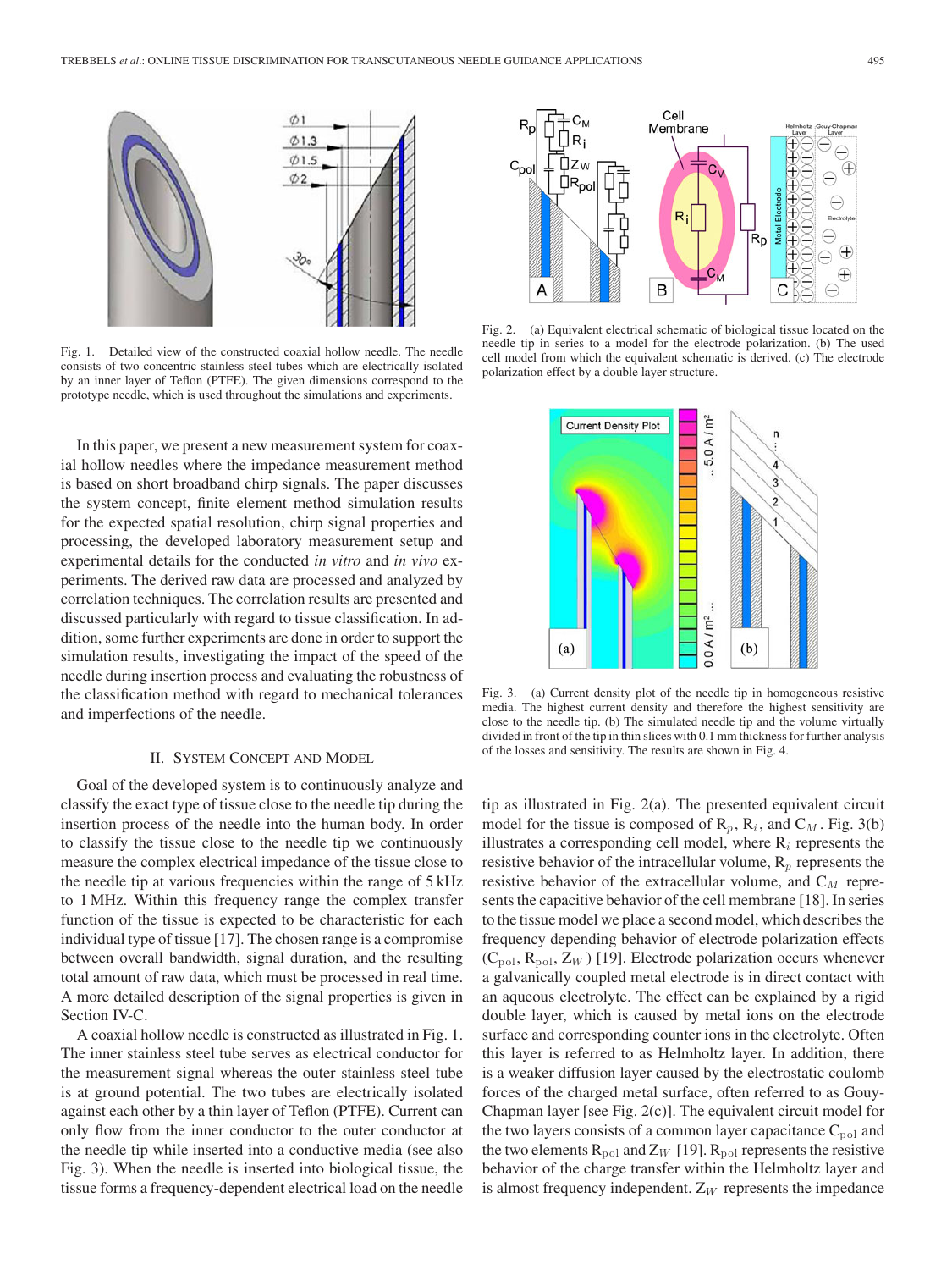of the Gouy-Chapman layer and is frequency-dependent. Often this frequency dependency is modeled by a constant phase element. The resistive properties of the electrolyte bulk material are already represented by  $R_p$  of the tissue model, and therefore here not included in the double layer model.

For tissue classification,it would be ideal to measure the broadband impedance of the tissue only and eliminating the parasitic effects caused by the electrode polarization. However, this is practically impossible due to the 2-electrode interface formed by the needle tip. All measurement results will always be a combination of the tissue transfer function and the electrode polarization transfer function. Calibration and precision correction of the polarization effects is also practically not applicable because the polarization itself depends on characteristic tissue properties such as the conductivity of the bulk material as well as on measurement signal parameters such as the applied voltage level and the resulting current density. In addition, a calibration (e.g., in saline) for each hollow needle means a significant amount of work. In the ideal case, it would be possible to measure directly without the need for any calibration procedure.

Throughout the study presented here in this paper, we decided to go a straight way and simply measure the resulting overall electrode impedance as a function of frequency inside different types of tissue including all polarization effects. Multiple complex impedance curves are recorded for each type of tissue. An averaged curve for each individual tissue type is calculated out of the recorded data and serves as "library function." Tissue classification is done by comparing these "tissue library functions" online with continuously measured impedance curves. The comparison is made by correlation and the tissue classification is based on the resulting correlation coefficients. We accept that the measured impedance curves do not exactly represent the specific tissue impedance only. Our focus is on tissue classification between several types of tissue and not on precise tissue analysis of one specific single tissue. The results discussed later in the paper show that a pure classification can be achieved by this method, and there is no need for an additional calibration procedure using a reference electrolyte.

### III. SIMULATION

A low frequency finite element simulation is done in order to evaluate the current density distribution and the resulting spatial sensitivity for a needle with the geometry shown in Fig. 1. The simulation is done at a frequency of 100 kHz using the software package "Ansys Multiphysics." The maximum mesh size is set to 30  $\mu$ m, the boundaries of the simulated volume are at ground potential. The excitation signal amplitude is set to 1 V and the conductivity of the bulk material is set to 1 S/m. However, the absolute values of the resistive bulk material and the excitation signal amplitude are not relevant, since we calculate the "relative losses." This means we calculate the losses within a small tissue volume close to the needle tip and compare them to the total losses in the simulated system caused by the measurement signal. Any absolute material properties such as the specific conductivity cancel out. The resulting "relative losses"



Fig. 4. FEM-Simulation results: Relative losses as a function of the volume in front of the needle tip. The volume is indicated by the distance to the needle tip according to the slices shown in Fig. 3.

represent the sensitivity as a function of the needle tip geometry only. We do not simulate any frequency-dependent behavior of the tissue since this has no effect on the spatial sensitivity. The electrical losses are proportional to the square of the current density within a small volume of tissue. Fig. 3(a) shows a simulated current density pattern for the needle tip inserted into homogeneous resistive media.

As expected, the highest current density and, therefore, the highest sensitivity are found close to the needle tip, which serves as two-electrode-pair. For further detailed analysis of the sensitivity we virtually cut the volume in front of the needle tip into thin slices with a thickness of 0.1 mm each, as shown in Fig. 3(b). Fig. 4 presents the simulation result. The graph shows the accumulated relative losses inside a volume in front of the needle tip, as illustrated in Fig. 3(b). The graph shows that approximately 90% of the total losses are generated within a distance of only 1 mm to the needle tip. In addition, we investigated the effect of the needle insertion depth. The current density on the outer needle wall surface is very low but, in total, the needle has a large surface compared to the needle tip. Fig. 4 contains two graphs, one for 10 mm insertion depth and the other for 40 mm insertion depth. Both graphs are almost identical which means the sensitivity is almost independent of the insertion depth of the needle. The result looks reasonable since almost all losses (∼90 %) are generated directly in front of the needle tip.

The simulation result leads to the assumption that the hollow coaxial needle design yields a very good spatial resolution of the measurement and is ideally suited for precision needle tip positioning. In addition to the simulation, we conducted an *in vitro* experiment. The obtained results support the simulation result very well and are described in detail within Sections VI and VII of this paper.

# IV. MEASUREMENT SIGNALS AND PROCESSING

# *A. Measurement Signals*

As already mentioned in Section II, the measurement system must be capable of measuring the complex impedance spectrum of the tissue under investigation at the needle tip. Since needle insertion is a dynamic process, the measurement has to be done within a short period of time. In an ideal case the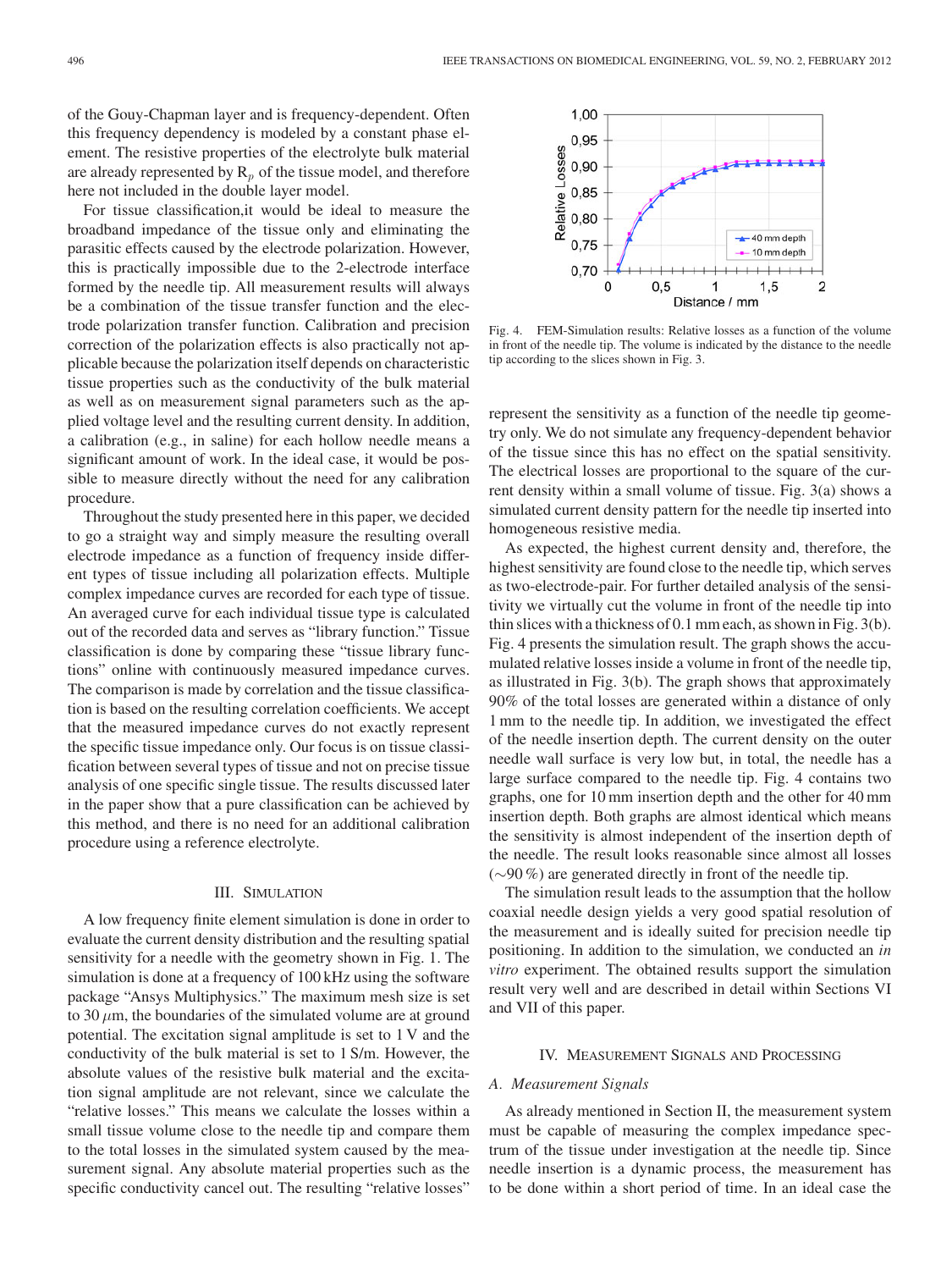

Fig. 5. Normalized linear chirp signal plot in time domain. The presented sample signal has a duration of 30  $\mu$ s and its frequency ranges from 5 kHz to 1 MHz.

measurement time window is so short that the complex tissue load on the needle tip remains stable for one complete measurement cycle. However, this requirement cannot be achieved by using conventional measurement techniques such as applying several frequencies within one slow sweep. Therefore, we use short broadband signals. One type of broadband signals is the so called chirp signal which has already been introduced as a promising signal for impedance measurement [20]. The sine wave based chirp signal has a general expression

$$
C(t) = A \sin \theta (t) = A \sin \left\{ \int \omega(t) dt + \theta_0 \right\}
$$
 (1)

with amplitude A, running phase  $\theta(t)$ , instantaneous angle frequency  $\omega(t)$  and initial phase angle  $\theta_0$ . A simple linear chirp has an instantaneous frequency  $\omega(t) = d\theta(t)/dt$ , which changes linearly during the excitation interval  $T_{\rm exc}$  with constant acceleration  $d\omega(t)/dt = d^2\theta(t)/dt^2 = k_{ch}$ . Expressing  $\omega = 2\pi f$  and denoting  $f_0$  as an initial, and  $f_{fin}$  as a final frequency, also taking  $\theta_0 = 0$  and marking  $T_{ch}$  as duration of the chirp pulse, we obtain the following expression for the linear chirp excitation:

$$
C1(t) = A \sin \left(2\pi \left(f_0 \cdot t + (f_{\text{fin}} - f_0) \cdot \frac{t^2}{2T_{\text{ch}}}\right)\right).
$$
 (2)

The excitation bandwidth  $B_{\text{exc}} = f_{\text{fin}} - f_0$  remains the same when the excitation time  $T_{\text{exc}} = T_{\text{ch}}$  changes. Only the chirping rate  $k_{\text{ch}} = (f_{\text{fin}} - f_0)/T_{\text{ch}}$  and signal energy  $E = (A^2/2)T_{\text{ch}}$  vary together with  $T_{ch}$ .

A linear chirp signal calculated by (2) gives maximum flexibility in scaling the signal to the needs of the application. In this case amplitude, signal duration and covered bandwidth can be controlled independently. Figs. 5 and 6 show a linear chirp signal in time domain and frequency domain. One advantageous property of such a chirp signal is the flat spectrum in the frequency domain. The amplitude of all contained frequency bins remains stable over the entire frequency range (Fig. 6).

This property allows for measuring the impedance over the full bandwidth with stable signal-to-noise ratio and, therefore, leads to precision transfer functions of the measured complex needle tip impedance.

# *B. Signal Processing Concept*

Goal of the measurement is to derive the complex transfer function of the load impedance caused by the tissue under investigation in the frequency domain. Therefore, the unknown tissue



Fig. 6. Normalized amplitude plot of the power spectral density of the chirp signal presented in Fig. 5. The signal energy equally distributed within the bandwidth of the signal and therefore allowing broadband measurements with a stable signal to noise ratio over the whole frequency range.



Fig. 7. Block schematic of the signal processing chain as implemented in the developed system. The system under investigation is the load impedance caused by the unknown tissue located at the needle tip. Stimulus and response signals are voltage and current signals, respectively. Both signals are sampled and converted into frequency domain for calculation of the transfer function.

is stimulated by a broadband chirp voltage signal and the resulting response current is recorded. Both signals are synchronously sampled by a two-channel AD-converter and transformed into frequency domain (Fig. 7). The quotient of both signals is the complex transfer function.

# *C. Measurement Signal Properties*

As already mentioned before, the chirp signal properties can independently be adjusted to the specific requirements of the application. In this case the bandwidth of interest is set to 5 kHz – 1.0 MHz, because here we expect a characteristic impedance spectrum for each biological tissue [17]. Furthermore, the covered frequency range is a compromise between the excitation signal bandwidth, excitation signal duration, and the resulting amount of sampled raw data, which must be processed online with a reasonable amount of computing effort. Key consideration is the required sampling rate of the two synchronous AD-converters shown in Fig. 7. According to the Shannon theorem, the minimum sampling rate must be at least twice the frequency of the highest frequency component in the signal. Therefore, the maximum frequency component  $f_{\text{max}}$  in the chirp signal dictates the minimum sampling frequency *f*sample-min of both AD-converters which is  $f_{\text{sample-min}} = 2 * f_{\text{max}}$ . The resulting minimum total number of samples  $N_{\text{min}}$  required to capture one full chirp excitation signal can be calculated and expresses as  $N_{\text{min}} = T_{\text{chirp}} * f_{\text{sample-min}} = 2 * f_{\text{max}} / f_{\text{min}}$ . This equation shows that the number of samples  $N_{\text{min}}$  is an exponential function and becomes quite large for signals with a broad bandwidth covering several decades. Therefore we choose a compromise and use a chirp signal with a duration of  $200 \mu s$ . This results in a frequency resolution  $\delta f = 1/T_{\text{chirp}} = 1/200 \,\mu s = 5 \,\text{kHz}$  and a minimum number of samples  $N_{\text{min}} = 400$ . In addition we decide to use an oversampling rate of a factor 10, resulting in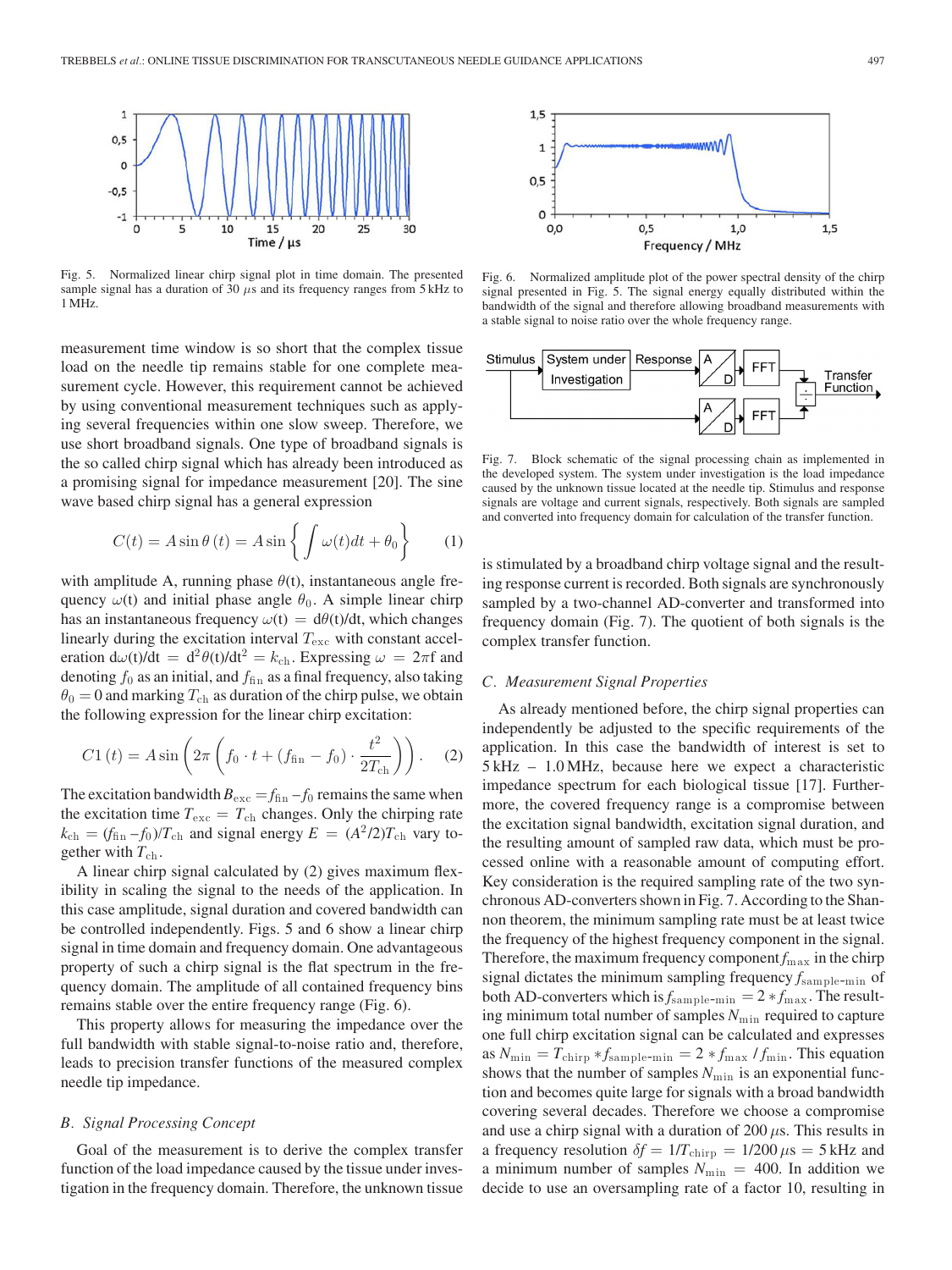

Fig. 8. Block schematic of the laboratory setup. The unknown impedance Z and the current measurement resistor are connected in series and the AWG excites the measurement signal. In addition, the AWG also generates an adjustable trigger signal for the oscilloscope that allows a customized sampling rate.

4000 samples. The next matching power of 2 is 4096 samples. The sampling frequency and thus the trigger frequency for the AD-converter is, therefore, adjusted to 20.48 MHz for capturing a chirp with  $f_{\text{max}} = 1$  MHz. Our developed software running on a laptop computer can perform a complex 4096 point FFT within 2.4 ms and allows for fast online signal processing.

Another critical parameter is the excitation signal amplitude. Extremely low amplitudes in the mV or even sub-mV range cause difficulties associated with noise and the dynamic range of AD-converters. In contrast very high amplitudes in the range of several volts may significantly cause measurement errors due to the resulting high current densities and nonlinear behavior or even damage of the tissue under investigation. Based on our experience, we choose the chirp signal amplitude to be 100 mV as a compromise and use this value within all experiments.

#### V. LABORATORY MEASUREMENT SETUP

For experiments, a laboratory measurement setup is developed using state of the art equipment. Fig. 8 shows a block schematic of the implemented setup. The chirp signal is generated by a programmable arbitrary waveform generator (AWG, Tektronix AFG3252) which drives the coaxial cable connected to the needle via a current measurement resistor. The stimulating voltage signal and the resulting current signal are synchronously sampled by a digital storage oscilloscope (DSO, LeCroy WaveRunner 104 Xi). The AWG generates an additional trigger signal with stable phase relative to the chirp measurement signal and allows for a stable triggering and sampling. Both oscilloscope input channels have a limited input impedance of 1 MOhm and a relatively high input capacitance of approximately 20 pF. Especially at higher frequencies the high input capacitance causes a low input impedance and leads to frequencydependent measurement errors. This unwanted effect is avoided by employing two identical buffer amplifiers connected to the oscilloscope inputs, as shown in Fig. 8. The amplifiers have an input capacitance of approximately 1 pF.

The software calculates the chirp signal and controls the signal generation and sampling process via LAN and USB. In addition, the software processes the measured raw data and directly calculates the transfer function. In principle the transfer function can directly be calculated out of the measured voltage and current signals, as illustrated in Fig. 7. Drawbacks of this



Fig. 9. Equivalent electrical schematic of the system including relevant parasitic components that cause measurement errors.  $R_i$  is the output resistance of the generator,  $R_c$  is the dc-resistance of the copper wires that connect the measurement setup with the needle and  $C_c$  is the cable capacitance of the used coaxial cable. (a)  $C_c$  can be estimated by an "open" calibration. (b)  $R_c$  can be estimated by a "short" calibration if  $C_c$  is known.

direct method are measurement errors caused by inherent parasitic effects such as unwanted capacitive and resistive elements in the setup. Fig. 9 shows an equivalent circuit including major effects such as the cable capacitance  $C_c$  and the connector/cable resistance  $R_c$ . In order to minimize such measurement errors, we perform a one-time system calibration by measuring the transfer function of the "open" system (no load at the needle tip) and the "shortened" system (short circuit at the needle tip). The measured transfer functions of the open circuit and the shortened circuit are used to directly correct measurement errors of the tissue transfer functions in frequency domain. First, the "open" calibration has to be performed. In an ideal setup, no current is expected to flow under the "open" condition. In reality, a frequency-dependent current can be measured. This alternating current mainly flows through the parallel cable capacitance  $C_c$ . The equivalent schematic for an "open" condition is presented in Fig. 9(a).

The measured transfer function TF{open} is directly the transfer function of the capacitive element  $TF{C<sub>c</sub>}$ . Fig. 9(b) shows the equivalent circuit for a "short" condition on the needle tip. In parallel to the capacitance  $C_c$  there is two times the cable resistance  $R_c$ . The transfer function TF ${R_c}$  can be obtained by calculating  $TF{R_c}$  =  $TF{short}$  –  $TF{C_c}$ . Now all relevant parasitic components are known and the corresponding transfer functions can directly be taken into account during the calculation of any measured tissue transfer function. Fig. 10 shows two plots for a laboratory measurement result obtained by placing the needle tip into a resistive saline bath with a measured conductivity of 16.2 mS/cm (almost isotonic). In the test setup we used a coaxial cable of type RG174A with a length of 1.5 m to connect the needle with our measurement setup. In case of no calibration and no error correction, a signal degradation at high frequencies is observed. This is mainly caused by the parasitic coaxial cable capacitance. Applying the above described calibration procedure virtually eliminates the parasitic effects and shows a stable modulus and phase value as expected for a pure resistive load within this frequency range. Any polarization effects at low frequencies could not be observed within this experiment. According to [19] the polarization effect becomes more visible at frequencies below 1 kHz, which is outside of our measurement range.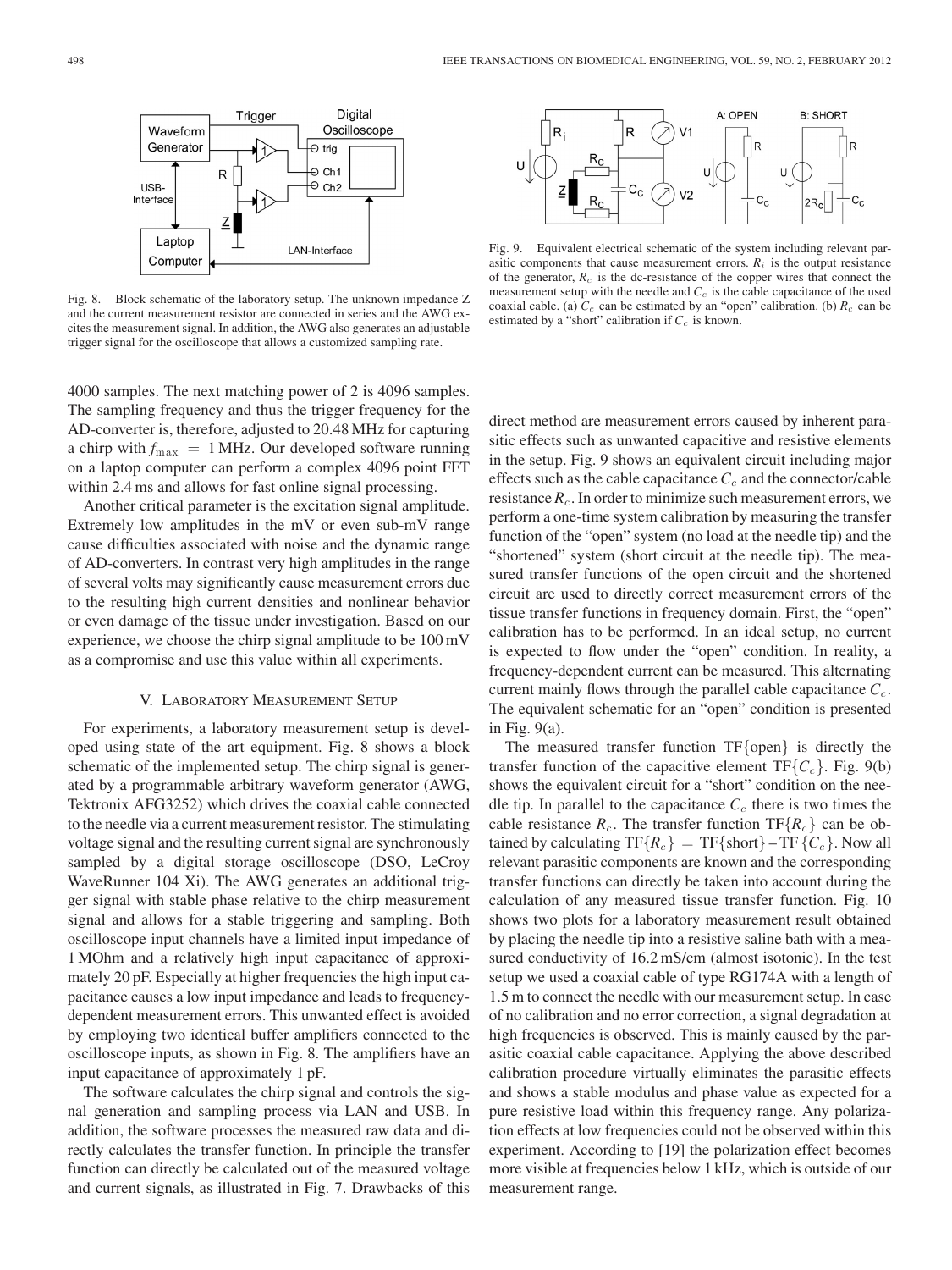

Fig. 10. Influence of parasitic components and result of calibration and error correction illustrated by the result of an experiment obtained in resistive saline bath.

#### VI. MATERIALS AND METHODS

#### *A. Overview*

Within this research study, we conducted several *in vivo* and *in vitro* experiments. Goal of the *in vivo* experiments was to derive measurement data especially in order to investigate the possibility of tissue classification. Details of the *in vivo* experiments are presented in Section VI-B in this paper. In addition to the *in vivo* experiments we conducted three *in vitro* experiments in order to investigate side effects and robustness of the measurement principle as well as verifying the FEM-simulation results presented in Section III. Details about the *in vitro* experiments are given in Section VI-C.

All measurements have been done with the developed laboratory setup described in Section V. The measurement resistor *R* (see Fig. 8) is set to 100 Ohm. The excited chirp signal had a duration of 200  $\mu$ s, an amplitude of 100 mV, and covered a bandwidth from 5 kHz to 1 MHz. The signals have been captured by a DSO with a sampling rate of 20.48 MHz and an amplitude resolution of 8 bits resulting in a total number of 4096 samples per sampled chirp signal. The sampled waveforms of the stimulus chirp signal and resulting current signal have been stored on file for later analysis.

#### *B. In vivo Experiments*

All *in vivo* experiments have been conducted on anesthetized pigs. For our study, we measured on three pigs. On each pig the three-tissue types muscle, fat, and blood have been measured on two locations with a prototype needle having the dimensions presented in Fig. 1. A picture of the used prototype needle is shown in Fig. 11(c). First measurement location was the neck of the pig, and second measurement location was the hip of the pig. A veterinarian carefully cut the skin of the pig and dissected the named three-tissue samples. The samples were prepared in such a way that the measurement needle could be inserted into either plain muscle, fat, or arterial blood tissue without any visible inhomogeneity. Placement of the needles was done manually.

The *in vivo* experiments have been done in accordance with animal ethic standards approved by the government of Baden-Württemberg, Germany. Institutional and national guides for the care and use of laboratory animals were followed.

# *C. In vitro Experiments*

Goal of the first *in vitro* experiment was to verify the simulation result for the expected spatial resolution of the tissue classification on the needle tip. Therefore, we inserted the needle



Fig. 11. Picture of three different hollow coaxial prototype needles. Needle C is used throughout the experiments, the dimensions are given in Fig. 1. Needles A and B are used during additional *in vitro* experiments. Picture 11D illustrates the setup used for *in vitro* experiments using well prepared tissue with good visible and sharp tissue boundaries between muscle and fat.

into well prepared tissue [see Fig. 11(d)] using a programmable linear actuator. We started with the needle tip embedded inside homogeneous muscle tissue. In steps of 0.1 mm we moved the needle toward the fat tissue. On each step we measured the impedance spectrum of the tissue load. We stopped the actuator when the needle tip was fully embedded inside fat tissue.

The second *in vitro* experiment was conducted with the same setup, but the needle was moved within homogeneous muscle tissue only. We continuously moved the needle with various speeds from 0 to  $14 \text{ mm}^* \text{s}^{-1}$  and continuously measured during the movement. Goal was to evaluate if a moving needle shows different results compared to a non-moving needle due to disturbance effects of the double layer on the electrodes.

The third *in vitro* experiment was done with three different types of prototype needles with various dimensions, as shown in Fig. 11(a) and (b). All three needles were placed into homogeneous muscle and fat tissue and the impedance spectra have been recorded. The results are compared to each other and give a first overview about the impact of mechanical parameters on the tissue classification.

#### VII. MEASUREMENT RESULTS

#### *A. In vivo Experiments*

During the *in vivo* experiments the three different tissue types muscle, fat, and arterial blood have been measured. The sampled raw data of the stimulus voltage signal and the response current signal have been processed by a custom analysis software according to the scheme presented in Fig. 7. The output of the signal processing software is a Bode diagram for each measurement. Since the measured impedance is complex there are two plots for each measurement—the modulus plot and the phase plot as a function of frequency. Below are the obtained results for the three tissues. We conducted the measurement on three pigs with two samples per pig resulting in a total of six measurements per tissue. However, for muscle tissue we only show five measurements since we had to exclude one extreme outlier. The outlier was caused by accidentally scratching a blood vessel and almost reflected the blood curve only.

# *B. In vitro Experiments*

The first *in vitro* experiment was done in order to verify the simulation result presented in Fig. 4. The experiment was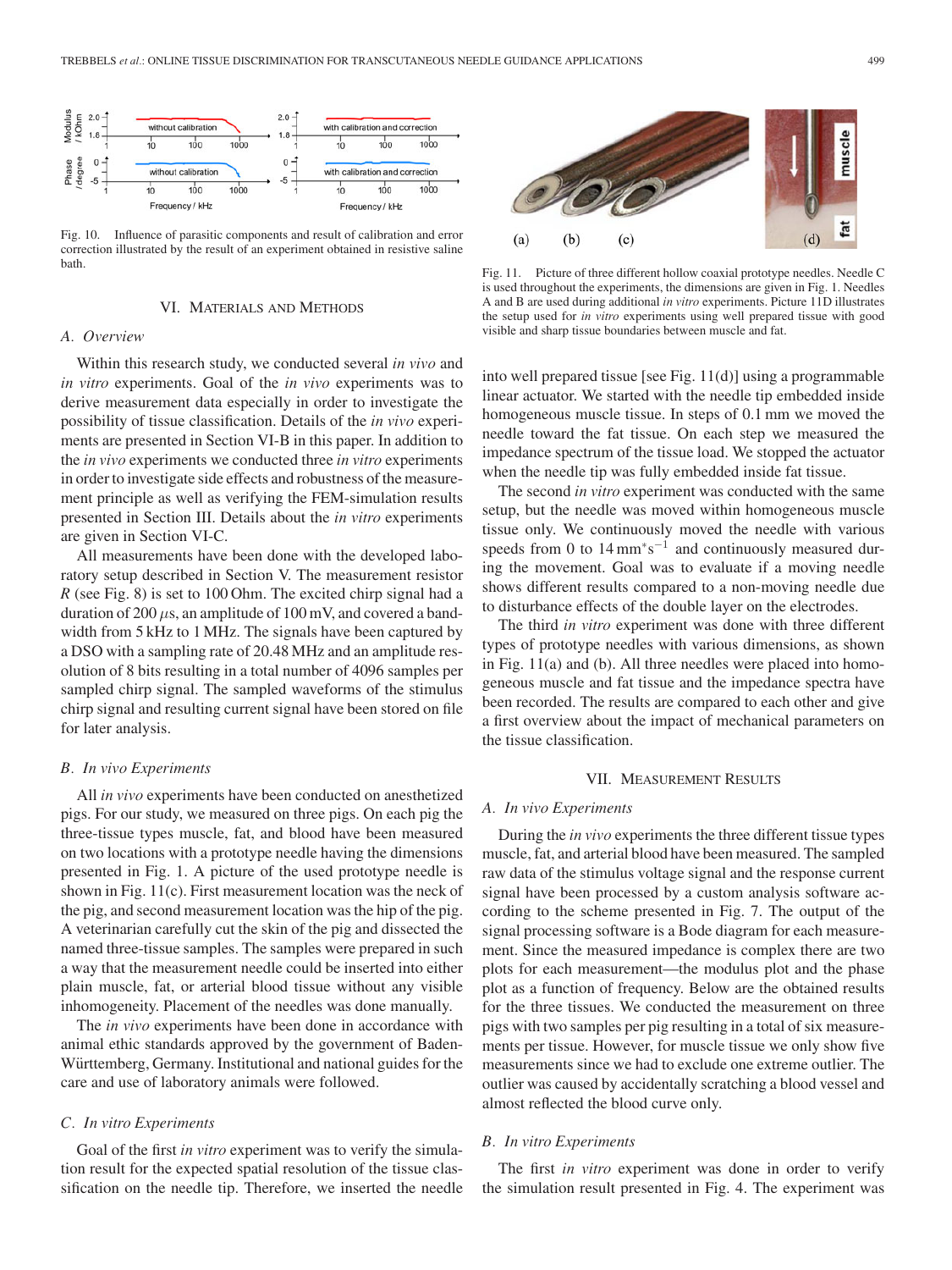

Fig. 12. Bode diagrams for blood measured using a  $200 \mu s$  chirp signal. The left diagram shows the modulus and the right diagram shows the phase.



Fig. 13. Bode diagrams for fat measured using a  $200 \mu s$  chirp signal. The left diagram shows the modulus and the right diagram shows the phase.



Fig. 14. Bode diagrams for muscle measured using a 200  $\mu$ s chirp signal. The left diagram shows the modulus and the right diagram shows the phase.



Fig. 15. *In vitro* experiment for evaluating the spatial measurement resolution. Three remarkable needle positions are shown in A, B, and C. The corresponding positions are also marked with A, B, and C in the phase diagram on the right side. The plotted phase curve shows the phase angle at a frequency of 100 kHz.

conducted as described in Section VI-C. Measurements were obtained for the needle transition from muscle to fat tissue. Fig. 15(a)–(c) illustrates the needle position as also indicated in the associated graph on the right side. The graph shows the measured phase as a function of the penetration depth for a fixed frequency of 100 kHz. We chose 100 kHz because according to Figs. 13 and 14, at this frequency we expect a significant change in the signal depending on which tissue we have in front of the needle tip.

The second *in vitro* experiment was done in order to verify the impact of speed when the needle is moving inside the tissue during the measurement cycle. The following graph shows the measured amplitude and phase values at a frequency of 100 kHz for muscle and fat tissue as a function of speed. The maximum speed which could be achieved with the given linear actuator was 14 mm∗s−<sup>1</sup> which already represents a quite fast insertion process. During conventional surgical operations the needle insertion speed is usually lower.

The results obtained in the third *in vitro* experiment are presented later within Section IX because the data evaluation is also based on the tissue classification scheme discussed in Section IX. There the effect of the needle shape is discussed.

# VIII. DISCUSSION OF MEASUREMENT RESULTS

# *A. In vivo Experiments*

The presented diagrams in Figs. 12–14 show the measured complex impedance formed by the tissues on the needle tip. The data include characteristic tissue properties as well as characteristic electrode polarization effects which cannot be separated from each other. However, on the first view, the three tissues seem to have individual characteristic shapes of the plotted curves. Especially the phase curves show significant differences in the shape and it looks attractive to classify the different tissue types based on their individual spectra. The classification approach is done using correlation and is described in detail within Section IX.

It is remarkable that all measured curves for blood show an almost perfect match to each other whereas especially the impedance curves for fat and the phase curves for muscle show some variations between the lines. According to our measurement experience this is mainly caused by the "quality" of the contact between the tissue and the needle. Blood is liquid and always has an ideal contact to the needle tip whereas the contact of fat and muscle tissue depends on the pressure which is generated by the needle. A high pressure ensures a good contact whereas a low pressure may significantly affect the measured values. However, the pressure is given by the mechanical tissue properties, the needle geometry, and the insertion speed. In real applications, this may vary and cannot be optimized or stabilized. For tissue classification, this circumstance should be included in the tests and a resulting classification scheme should be robust enough to correctly identify the different tissues despite the unknown "quality" of the contact to the needle. In addition to the variations caused by imperfections of the contact, there is the possibility that small inhomogeneities in the tested tissues caused variations as well.

# *B. In vitro Experiments*

The measurement results for the first *in vitro* experiment are presented in Fig. 15. The graph shows the measured phase angle as a function of the insertion depth at a frequency of 100 kHz. The measurement values were picked out of the measured impedance spectrum, which has been recorded for each measurement position, as described in Section VI-C. The graph clearly shows that the measured phase value for muscle remains stable until the boundary layer of muscle and fat is reached with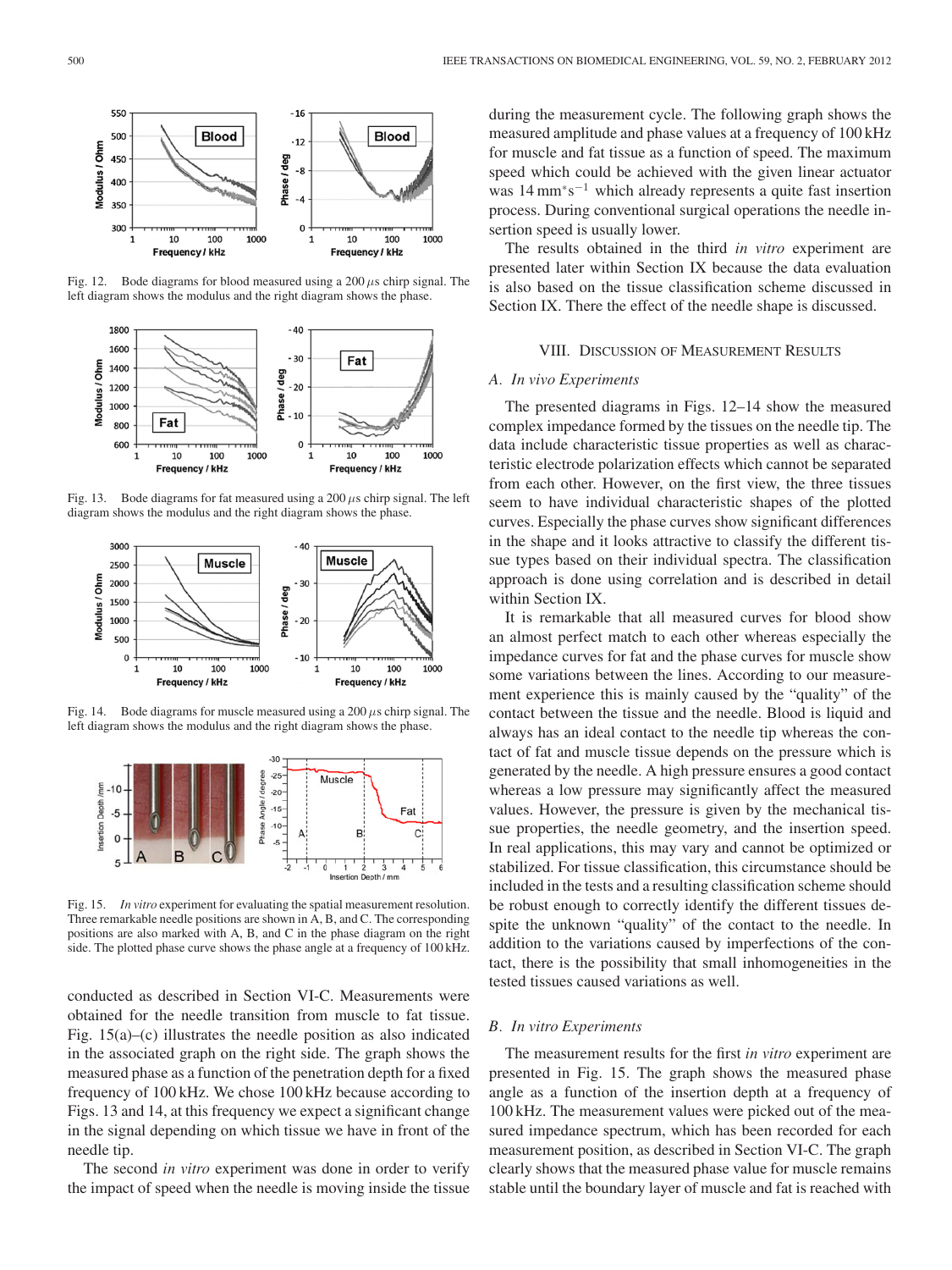

Fig. 16. Modulus and phase angle of the impedance as a function of needle insertion speed for muscle and fat tissue. The diagram represents the values for 100 kHz obtained from the measured impedance spectra.

the center of the needle tip, indicated with position B. Shortly after reaching position B, the signal drops to the value measured for fat where it remains stable again. It is remarkable that there is a "spatial delay" between position B and the falling signal edge, which is approximately 0.5 to 1.0 mm. This is caused by the higher electrical conductivity of the muscle tissue compared to the fat tissue (according to Fig. 16 approximately by a factor of two). As long as the needle tip still has contact to the muscle tissue with higher conductivity, the fat tissue is partially "shortened." This limits the steepness of the falling edge as well. However, according to the simulation result presented in Section III, the sensitivity of the system should be within 1 mm of the needle tip. The obtained measurement results support the simulation results very well. The falling signal edge occurs within 1 mm and the location of the falling edge is within 1 mm to the position B. In summary, the FEM simulation and the experimental results lead to the conclusion that the sensitivity is approximately within 1 mm to the needle tip for a needle with an outer diameter of 2 mm and therefore yields a very good spatial resolution which is ideal for precision needle tip placement inside a specific target tissue.

The second *in vitro* experiment shows the amplitude and phase values for muscle and fat tissue at 100 kHz as a function of speed of the moving needle. The results are presented in Fig. 16. The speed was varied from 0 to 14 mm<sup>∗</sup>s<sup>−</sup><sup>1</sup> . Obviously, the measured values remain quite stable, which indicates that moving the needle within the tested speed regions and within the tested tissues does not significantly affect the measurements.

## IX. TISSUE CLASSIFICATION

#### *A. Classification Method*

Goal of the studies is to implement an online tissue classification system which enables to identify the type of tissue on the needle tip in real-time during the insertion process. Key component of such a system is a method that allows for identification of a specific tissue based on the characteristic properties of its spectrum. We use traditional correlation technique for "compar-



Fig. 17. Averaged curves from  $n = 5$  measured transfer functions for muscle and  $n = 6$  measured transfer functions for fat and blood tissue. All tissue types show an individual characteristic shape.



Fig. 18. The table shows the average correlation coefficients for the impedance modulus curves for each type of tissue correlated to each other averaged transfer function. The standard deviation is enclosed in brackets.



Fig. 19. The table shows the average correlation coefficients for the phase curves for each type of tissue correlated to each other averaged transfer function. The standard deviation is enclosed in brackets.

ing" the shape of a measured spectrum with the shape of several known tissues contained in a "tissue transfer function library." Within our research, we obtained the "library functions" for each tissue by simply averaging the measured curves presented in Figs. 12–14. The averaged result for each tissue is presented below in Fig. 17.

The obtained measurement data (modulus and phase diagrams) for each single measurement within each type of tissue are correlated to all three library functions presented in Fig. 17. The resulting correlation coefficients for impedance are presented in Fig. 18, the results for phase in Fig. 19. The tables show the obtained average value and the standard deviation enclosed in brackets. A correlation factor of 1 means both correlated curves are identical and, therefore, indicate a perfect match between the measured transfer function and the library transfer function. A coefficient of 0 shows that there are no similar properties and a coefficient of −1 indicates a perfect match associated with a negative relationship to the original curve.

In order to derive a robust tissue classification scheme, it is desirable to obtain a correlation coefficient close to 1 for the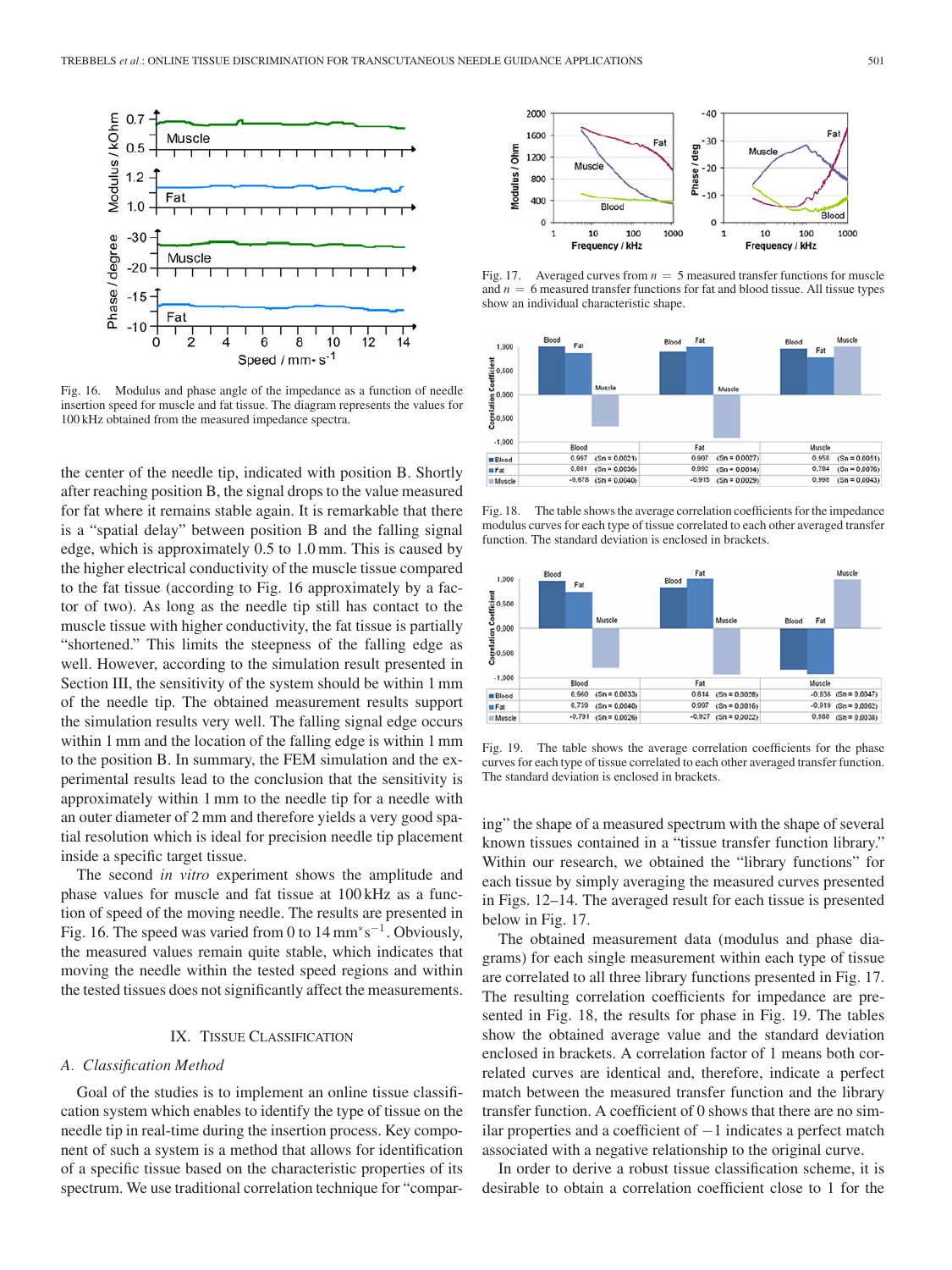matching curves (e.g., measured blood curve correlated with library blood curve) and a coefficient as close to zero as possible for non-matching curves (e.g., measured blood curve correlated with library muscle curve). Second important factor for a robust classification scheme is a tight standard deviation of all correlated values. This ensures proper classification even in the case that two average correlation factors for different tissues are relatively close to each other (e.g., blood to library blood  $= 0.9$ ) and blood to library muscle  $= 0.8$ ).

The data presented in Figs. 18 and 19 show that a tissue classification of the three tested tissues can be done without any trouble based on the experimental dataset. Classification can either be done on modulus or phase curves only whereas the phase curves show slightly better correlation results for classification. The standard deviation is at least by a factor of approximately 30 smaller than the smallest absolute difference in correlation coefficients (e.g., fat impedance correlated with library fat versus fat impedance curve correlated with library blood yields an average difference in the correlation coefficient of 0.992 – 0.907  $= 0.085$  whereas the standard deviation is 0.0027 for fat).

Another interesting point that has to be investigated is the effect of mechanical variations. Any variation in the needle geometry, variation in size, and mechanical tolerances as well as imperfections of the metal surface have impact on the effective electrode surface and thus affect the electrode transfer impedance to the tissue as well as the resulting current density inside the tissue. Since it is difficult to quantitatively cover the impact of all possible tolerances and variations, we simply manufactured two more needles with the same outer diameter of 2 mm but different inner conducting tubes and different PTFE insulation thicknesses. The two additional needles are shown in Fig. 11(a) and (b). Needle A has an inner diameter of 0.4 mm and 0.4 mm PTFE insulation, needle B has an inner diameter of 0.8 mm and 0.2 mm PTFE insulation. All three needles are used within the same *in vitro* experiment and it is measured ten times inside muscle and fat tissue with each needle. The derived transfer functions of all three needles have been correlated to "library functions" obtained by only averaging the values from the original needle C. That means we compare the measurement results from needles A and B to needle C using the correlation technique despite the needles have significantly different dimensions. The resulting correlation coefficients are presented in Table I. Tissue classification is still possible, but the average coefficients become closer to each other compared to the values shown in Figs. 18 and 19. That means less "buffer" for a definite tissue classification. However, it shows that the correlation method has good potential to be robust enough against mechanical imperfections caused by manufacturing of a needle with a well defined geometry.

# *B. Limitations*

So far we only investigated the potential for classifying between homogeneous tissue types. Measuring a mix of tissue on the needle tip will cause the correlation method to fail as it is implemented right now. In further research, the classification algorithm has to be optimized. By combining modulus and phase

TABLE I CORRELATION COEFFICIENTS FOR NEEDLES A AND B

| Needle    | Modulus  |          | Phase Angle |          |  |
|-----------|----------|----------|-------------|----------|--|
| library   | Needle A |          | Needle A    |          |  |
| functions | Muscle   | Fat      | Muscle      | Fat      |  |
| Muscle    | 0.932    | $-0.883$ | 0,953       | $-0.901$ |  |
| Fat       | 0.661    | 0.928    | $-0.898$    | 0.966    |  |
|           |          | Needle B |             | Needle B |  |
|           | Muscle   | Fat      | Muscle      | Fat      |  |
| Muscle    | 0.944    | $-0.957$ | 0.979       | $-0.934$ |  |
| Fat       | 0.707    | 0.948    | $-0.933$    | 0.972    |  |

data within the classification, there might be a way for a robust classification even for mixed tissue volumes containing at least two unknown tissue types. The system has to be further tested with more different tissue types as well as with human tissues.

## X. CONCLUSION

Throughout this paper, we presented a novel system approach for online broadband impedance measurement and online tissue classification on the tip of a hollow needle. The developed system architecture shows good potential for building up a stand-alone needle guidance system or it could be integrated into existing needle steering systems. Here it can potentially improve the weakness of such systems that they often cannot perfectly classify between different types of soft tissue. The presented system architecture successfully uses short broadband chirp signals with well chosen parameters and a following effective signal processing scheme for obtaining transfer functions of the load on the needle tip within a very short measurement time as required by an online system. Tissue classification is done by simple correlation of the measured complex transfer functions. The measured functions are compared to known library functions and based on the correlation coefficients the type of tissue is identified. The *in vivo* experiments show excellent results and allow for a clear tissue identification using either the modulus or the phase curve of the transfer function whereas the results obtained by analyzing the phase curve are slightly better. Additional *in vitro* experiments indicate that the system has good potential to be robust against mechanical tolerances of the needle tip electrodes as well as to be almost immune against dynamic needle movement within the tested speed range up to 14 mm<sup>∗</sup>s<sup>−</sup><sup>1</sup> . An FEM simulation and a corresponding *in vitro* experiment show an excellent spatial resolution of the sensitive needle tip, approximately 90% of the signal is derived within 1 mm to the needle tip for a needle with an outer diameter of 2 mm. This is a better resolution than existing prototype systems based on monopolar electrodes can achieve. According to [14], a spherical shaped monopolar electrode tip measures 70% of the total signal within a relatively large volume having a 3.3 times greater diameter than the needle. Clear advantage of the proposed coaxial needle design is in the close proximity of the two electrodes at the needle tip and the resulting well defined current path.